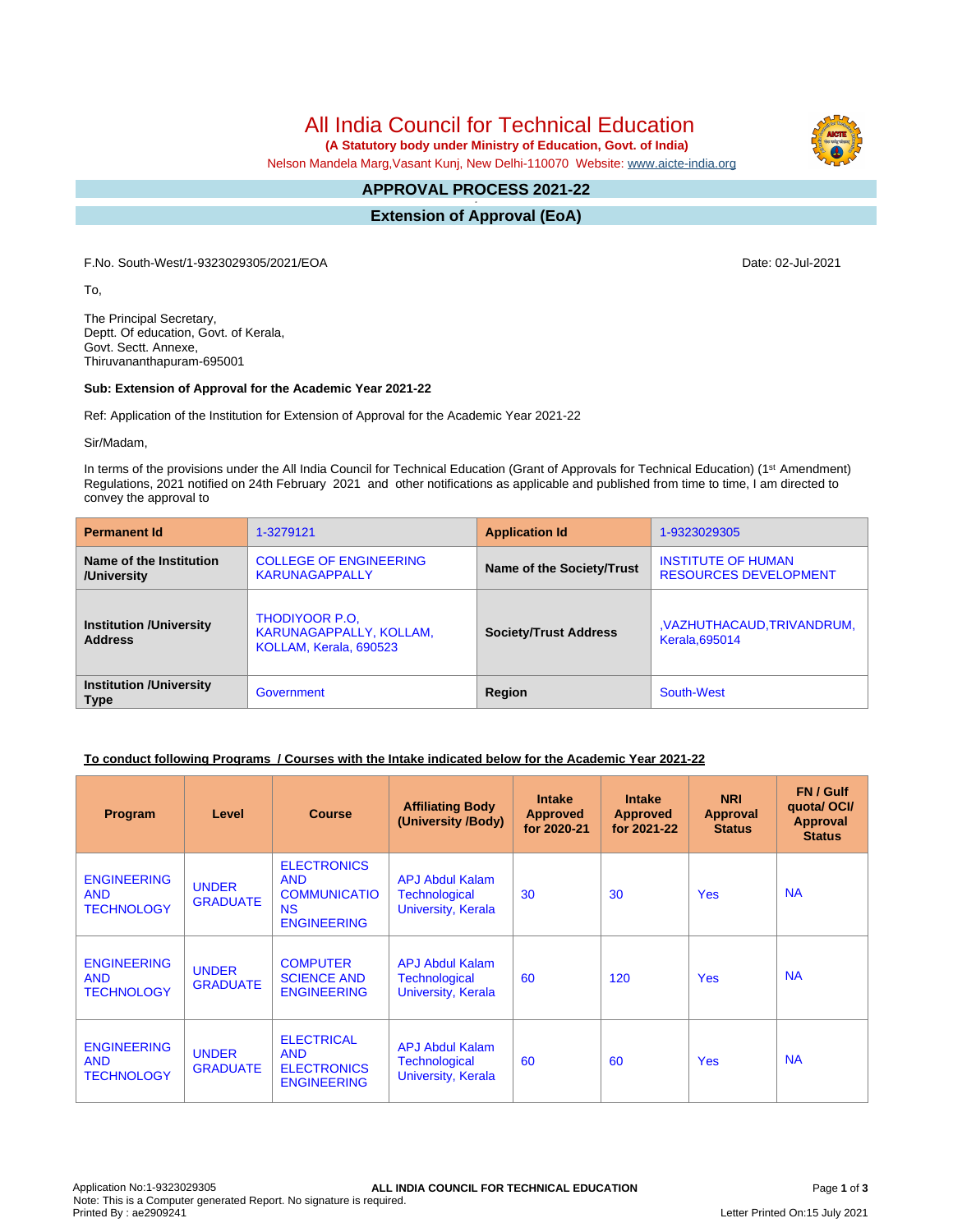| <b>ENGINEERING</b><br><b>AND</b><br><b>TECHNOLOGY</b> | <b>POST</b><br><b>GRADUATE</b>  | <b>SIGNAL</b><br><b>PROCESSING</b>      | <b>APJ Abdul Kalam</b><br><b>Technological</b><br><b>University, Kerala</b> | 18 | 18 | <b>NA</b>  | <b>NA</b> |
|-------------------------------------------------------|---------------------------------|-----------------------------------------|-----------------------------------------------------------------------------|----|----|------------|-----------|
| <b>ENGINEERING</b><br><b>AND</b><br><b>TECHNOLOGY</b> | <b>UNDER</b><br><b>GRADUATE</b> | <b>MECHANICAL</b><br><b>ENGINEERING</b> | <b>APJ Abdul Kalam</b><br>Technological<br>University, Kerala               | 60 | 60 | <b>Yes</b> | <b>NA</b> |

## **Approved Vocational Courses for 2021-22:**

| Sr.No.                                                                                                                                                                                                                                               | Program                                                                                                                                                                                                                                                                                   | Level          | <b>Course (Specialization)</b>              | Intake Approved 2021-22 |  |  |  |
|------------------------------------------------------------------------------------------------------------------------------------------------------------------------------------------------------------------------------------------------------|-------------------------------------------------------------------------------------------------------------------------------------------------------------------------------------------------------------------------------------------------------------------------------------------|----------------|---------------------------------------------|-------------------------|--|--|--|
| 1.                                                                                                                                                                                                                                                   | <b>ENGINEERING AND</b><br><b>TECHNOLOGY</b>                                                                                                                                                                                                                                               | <b>DIPLOMA</b> | <b>Artificial Intelligence And Robotics</b> | 30                      |  |  |  |
| 2.                                                                                                                                                                                                                                                   | <b>ENGINEERING AND</b><br><b>TECHNOLOGY</b>                                                                                                                                                                                                                                               | <b>DIPLOMA</b> | <b>Computer Hardware &amp; Networking</b>   | 30                      |  |  |  |
| <b>General Conditions for Vocational Courses:</b>                                                                                                                                                                                                    |                                                                                                                                                                                                                                                                                           |                |                                             |                         |  |  |  |
| It is mandatory to comply with all the provisions as given in APH 2021-22 (Chapter VI) and also in the 'Guidelines for Institutions<br>1.<br>Applying for Running Vocational Courses' uploaded at www.aicte-india.org/education/vocational-education |                                                                                                                                                                                                                                                                                           |                |                                             |                         |  |  |  |
| 2 <sub>1</sub><br>The Institution will ensure that the minimum batch size of 10 students shall be maintained for each course.                                                                                                                        |                                                                                                                                                                                                                                                                                           |                |                                             |                         |  |  |  |
| 3.                                                                                                                                                                                                                                                   | The courses must be conducted as per the guidelines issued under SAMVAY (Skill Assessment Matrix for vertical advancement of<br>Youth). Training under these courses must be aligned with the outcome at each level as prescribed under National Skill<br>Qualification Framework (NSQF). |                |                                             |                         |  |  |  |

**It is mandatory to comply with all the essential requirements as given in APH 2021-22 (Appendix 6)**